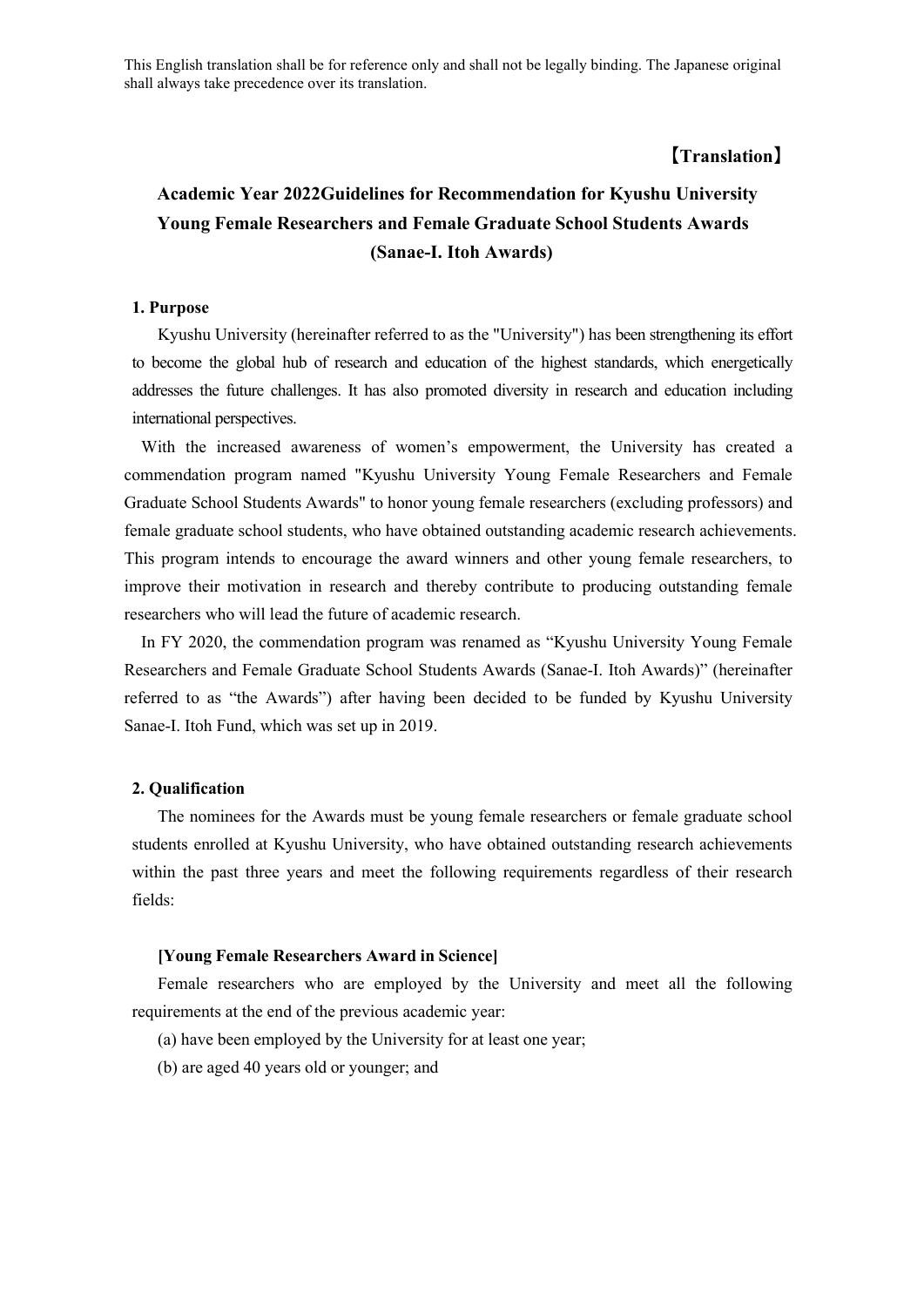(c) have obtained outstanding research achievements within the past three years.

## **[Female Graduate School Students Award in Science]**

Female students who are enrolled at graduate schools of the University and have obtained outstanding research achievements within the past three years at the end of the previous academic year.

The past award winners are not eligible for recommendation; provided, however, that those who were previously given Female Graduate School Students Award in Science still remain eligible to be recommended for Young Female Researchers Award in Science.

If the nominees for the Awards have taken some time off from work or study as a result of maternity leave or nursing care within the past three years, the above mentioned period can be modified as specified below:

| Period of leave of absence for maternity | Period during which nominees should have    |
|------------------------------------------|---------------------------------------------|
| leave or nursing care                    | obtained outstanding research achievements" |
|                                          |                                             |
| Less than one $(1)$ year                 | Three $(3)$ years plus one $(1)$ year       |
| One $(1)$ year or more                   | Three $(3)$ years plus the period of leave  |

#### **3. Selection Procedures**

The President decides the Awards winners based on the submitted recommendation documents after deliberation by the Selection Committee (including external judge members).

The Selection Committee selects one nominee by the screening process of recommendation documents from three respective research fields (humanities and social sciences, science and engineering and life science) for each Awards. After the presentations made by nominees, the Selection Committee selects one for the Best Researcher Award and less than two for the Outstanding Researcher Award by vote; provided, however, that this does not apply if the Selection Committee determines none of the selected nominees is qualified for the Awards.

# **4. Prizes**

The winners are granted with a certificate of commendation and trophy with an extra prize (research grant) as indicated below:

Young Female Researchers Award in Science:

300,000 yen for the Best Researcher Award; 150,000 yen for the Outstanding Researcher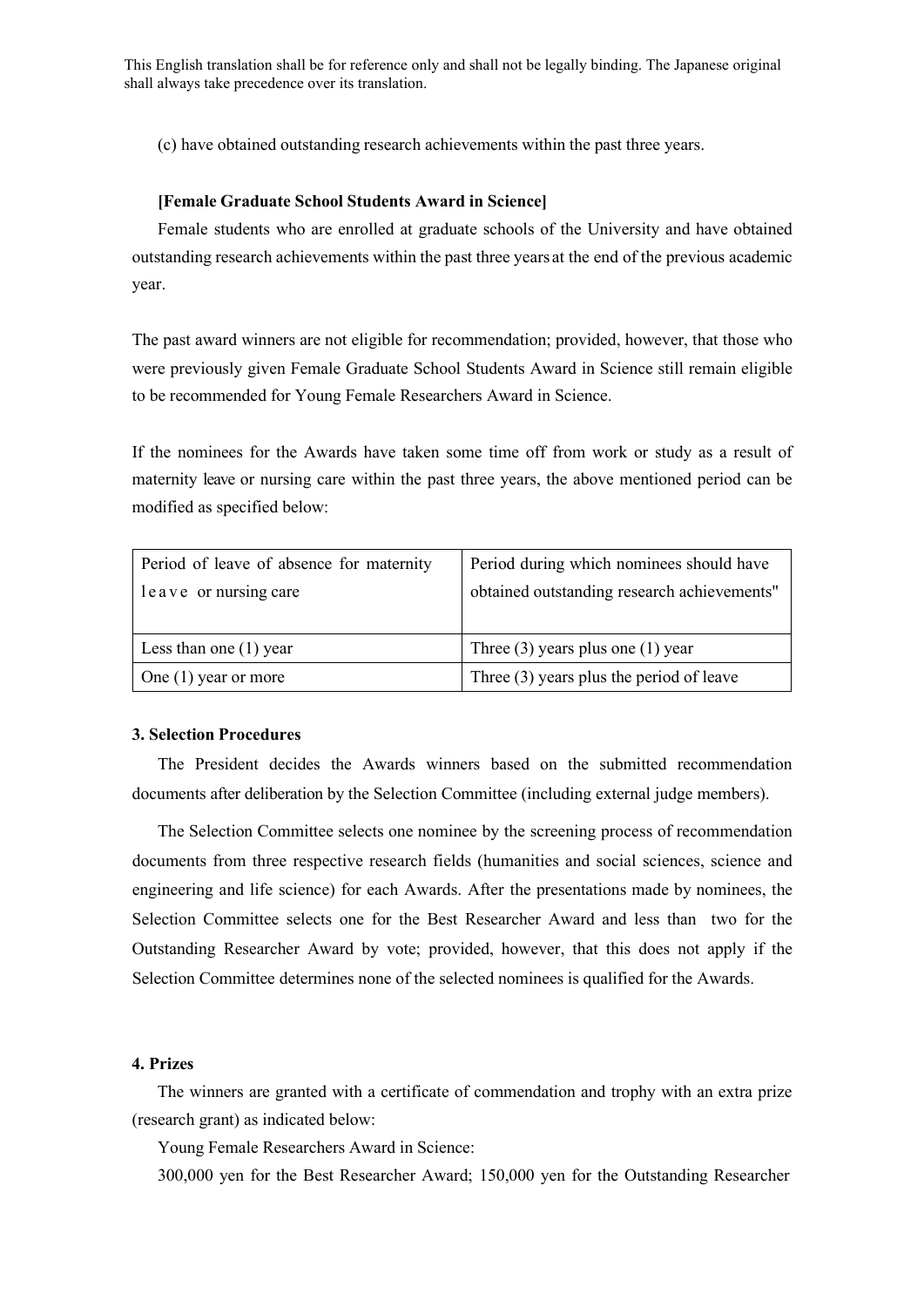Award

Female Graduate School Students Award in Science:

200,000 yen for the Best Researcher Award; 100,000 yen for the Outstanding Researcher Award

#### **5. Recommendation Procedures**

Nominees may be recommended by the recommender in principle.

The recommender is required to fill in the following forms (Forms 1 and 2) and submit them with printed copies of the nominee's papers or books. The recommender must be a faculty member of the University, who is well-acquainted with the nominees' research themes. Self-recommendation may be accepted if the nominees are associate professors, lecturers or assistant professors.

- Record **[Form 1]**

- Letter of recommendation **[Form 2]** \* Not required to be submitted in the case of selfrecommendation

- Offprints of the papers or books which represent the past research achievements of nominees (do not exceed three offprints for student and five offprints for researcher)

### **6. Submission Procedures**

All nomination documents shall be submitted by the recommender via e-mail to the address indicated in 11 below in the following manners.

- All documents must be submitted in the PDF format in principle.

- To submit a offprint of a book, the cover, table of contents and the relevant part of the text mustbe extracted from the book and compiled into a PDF file.

- The University's file sharing system can be used to submit large files.

#### **7. Recommendation Period**

From 13April (Wed.), 2022 to 20 June (Mon.), 2020

## **8. Announcement of Selection Results**

The nominees will be notified of the final screening results around late August 2022.

## **9. Awards Ceremony**

The Awards ceremony will be held after September 2022. After the ceremony, presentation

will be made by the Awards winners on their research achievements. Details will be announced later including the schedule etc.

#### **10. Others**